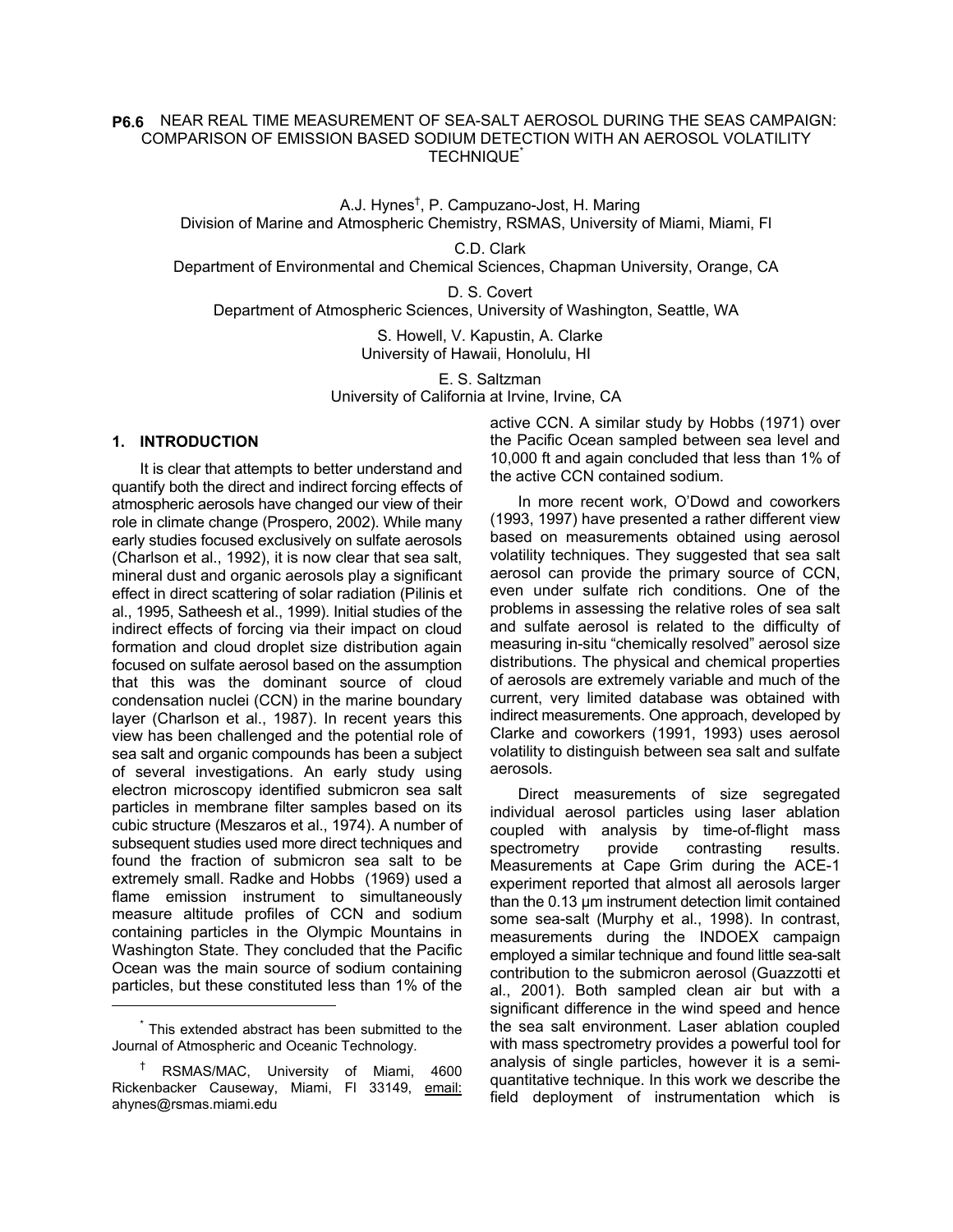designed to provide quantitative, rapid, near real time analysis of the sodium content of marine aerosols in an effort to resolve some of these issues. The SEAS deployment offered the opportunity to compare this method with measurements that used aerosol volatility techniques coupled with optical particle counting to infer sea-salt size distributions. The campaign took place from April 16 to May 1, 2000 at Bellows AFB on the east side of Oahu, where the University of Hawaii Department of Oceanography maintains a tower for aerosol measurements (cf. Clarke et al, this issue).

## **2. INSTRUMENTATION**

The basic design and calibration of the aerosol sodium detector (ASD) was described by Clark et al., (2001) and contains a schematic of the instrument. The basic principle of operation of the ASD is the volatilization of aerosol particles in a high temperature flame, atomization of the sodium salts to give sodium atoms and detection of the emission at 589.0 ( $D_2$  line) and 589.6 nm ( $D_1$  line) from thermally excited sodium atoms. The ASD consists of an aerosol sampling and injection system to introduce aerosol particles into the flame, a premixed laminar hydrogen/air flame for volatilization of the aerosol and atomization of sodium salts, and PMTs (photomultiplier tubes) that detect the emission and associated electronics for data acquisition. It is possible to monitor size resolved aerosols by sampling through a differential mobility analyzer. The field instrument deployed in the SEAS campaign was a ruggedized, improved version of the ASD described previously, modified to employ a 50% larger sampling volume. In addition, a smaller burner head allowed for faster flame velocities, attaining higher flame temperatures, while reducing total gas consumption. Entrainment of sodium aerosols from the surrounding air into the ASD flame was particularly troublesome in the trailer in which the ASD was located at the SEAS site. In order to discriminate against coincidental or spurious aerosols from around the burner, a makeshift aluminum chimney was constructed on site. This shielded the flame quite effectively, but  $~1\%$  of the sample could be identified as entrained laboratory particles.

As the instrument's probed quantity is mass, a large dynamic range is needed to cover the aerosol size range of interest. By combining three PMTs with different gain settings, we achieved a dynamic range of about 2000 (180 to 2300 nm equivalent dry NaCl diameter). The detection volume in this configuration is better defined, improving discrimination against spurious aerosol events. Fig. 1 shows the correlation

between the three PMTs for a typical emission data set taken at SEAS. For all measurements during SEAS the differential mobility analyzer was not used to select a particular size aerosol thus the ASD sampled the aerosol size distribution transmitted by the inlet system. Hence we measure a distribution of emission signals that are proportional to the sodium content of the aerosol particle. However we have no information on the actual mass of the particle that produced the emission signal. The emission signals are converted to an absolute sodium mass using the calibration procedure described below and size distributions are obtained by converting sodium mass to an equivalent volume of "dry sodium chloride" based on an assumed density.



Figure 1: Correlations of the signal response of the three detectors for one typical SEAS sample.

## **2.1. Calibration:**

The ASD is calibrated with monodisperse aerosols of known sizes, produced by a VOAG (vibrating orifice aerosol generator) (TSI Mod. 3050, (Berglund, 1973)). The VOAG produces aerosol particles with a known sodium content providing an absolute calibration standard for the emission signal. In a variety of tests described previously (Clark et al., 2001) we found that ASD emission signals were<br>linear, increasing with increasing sodium linear, increasing with increasing sodium concentration as expected. A linear response of the ASD to variation in droplet sodium concentration demonstrates that we are able to reproducibly vary the initial droplet sodium concentration, volatilization of the aerosols is complete and independent of sodium concentration and that the flame remains optically thin. In addition we demonstrated the absence of any chemical interference effects.

The instrument underwent an extensive recalibration after the completion of the SEAS campaign that addressed issues relating to absolute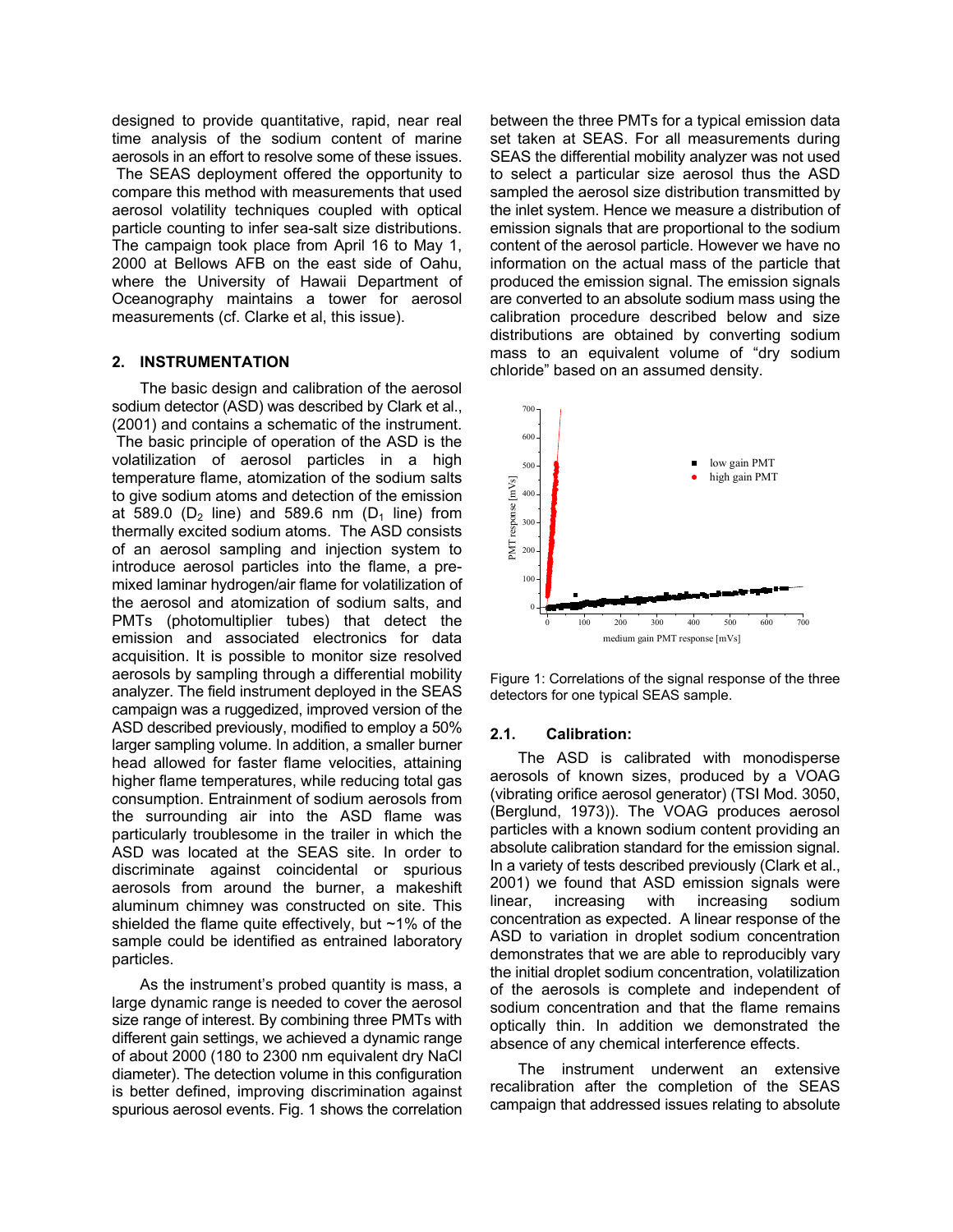calibration, transmission and data acquisition. Generation of well-defined monodisperse aerosol particles of variable sodium concentration is critical for ASD calibration. The initial size of the droplet as a geometric diameter produced by the VOAG can be calculated from (Westenberg, 1990):

$$
D_d = \sqrt[3]{\frac{6Q}{\pi f}}
$$
 (1)

where f is the frequency of orifice vibration (s), Q is the liquid flow rate (cm<sup>3</sup>/s) and  $D_d$  is the droplet diameter (cm). The absolute amount of sodium is calculated from the droplet volume and solution concentration. It does not however validate the absolute concentration calibration since an error in the droplet size calibration will produce a linear response but an error in the absolute concentration.



Figure 2: Correlation between calculated dry sizes for VOAG generated aerosols and the sizes measured with the APS, assuming dry aerosols.

To increase reproducibility of the VOAG aerosol output, a He-Ne laser beam was focused on the liquid jet, about 8 mm downstream from the vibrating orifice, and the absorption pattern monitored with a photodiode, allowing the droplet breakup process to be monitored in real time. Under correct operation a uniform absorption trace was observed with a frequency that matched the driving frequency of the VOAG crystal. All calibration experiments were performed while simultaneously monitoring the droplet size. The VOAG drying tube was modified to run at very high dilution flows and hence low relative humidity (RH). It was possible to reach RH as low as 20% under these conditions. In order to achieve good counting statistics, actual calibrations were taken at a RH of 45 to 50%. Provided the absorption trace is clean, the output of the VOAG is always monodisperse. Under these conditions we monitored the sodium emission signal as a function of sodium concentration. Fig.2 shows the relative emission

signal for all three PMTs, normalized to the sensitivity of the highest gain PMT and plotted against the calculated dry mass of sodium. The linearity over almost 3 orders of magnitude is quite remarkable. Standard errors were in the range of 3%, but are mainly caused by the width of the "monodisperse" VOAG distribution.



Figure 3: 11 point calibration of the ASD over the dynamic range of the three photomultipliers, normalized to the response of the highest gain detector. Both dry NaCl mass and calculated diameter (for a dry density of 2.1) of the synthetic aerosols are plotted

As noted above this demonstrates the linearity of the detection but does not validate the absolute mass calibration since errors in the calculation of droplet volume would produce a linear response. To ensure that the initial droplet volume calculation was correct, we attempted to completely dry the aerosols and compare the calculated and measured particle sizes. Fig. 3 shows the correlation of the calculated VOAG aerosol sizes with the actual sizes measured with an Aerosol Particle Sizer (APS, TSI Mod. 3310). The aerodynamic particle sizes measured by the APS were corrected to give geometric diameters assuming spherical particles, theoretical sizes were calculated, assuming the density of the aerosol to be that of pure seasalt, 2.1 g/cm<sup>3</sup> (Tang, 1997). The measured particle sizes agree well with those calculated assuming dry seasalt. As a result of these measurements we discovered that our original SEAS calibration, and hence a preliminary report of a SEAS distribution (Clark et al, 2001) was in error by a factor of 2 in mass. Since a cubic factor relates mass and diameter, the reported distribution, given as an equivalent dry NaCl diameter, has calculated diameters that are a factor of 1.3 too low. As noted in the paper, this distribution was not corrected for transmission efficiency through the ASD.

The strong correlation of calculated and theoretical diameters independent of size and sizing instrument gives us confidence that our current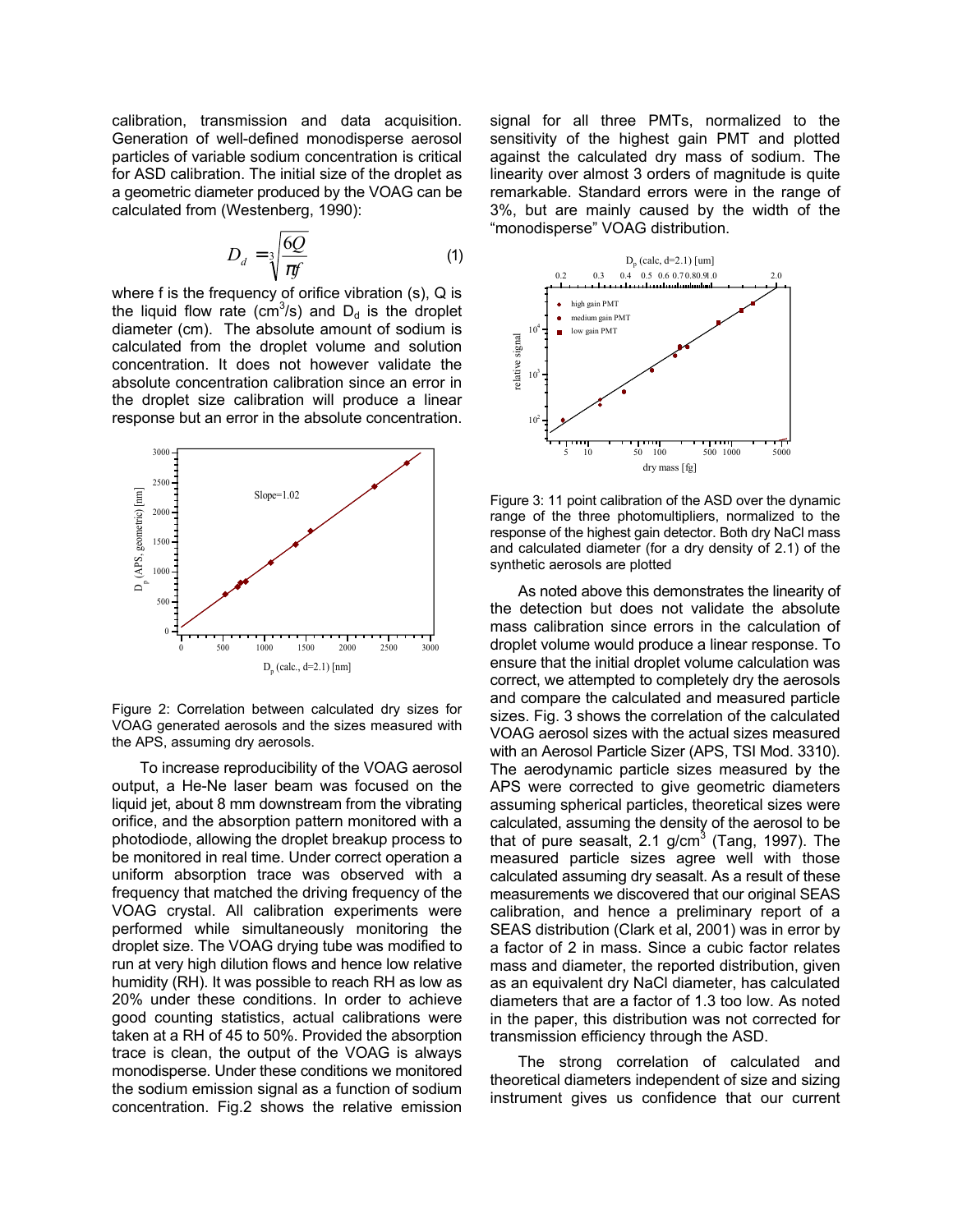absolute calibration is accurate. Thus we can extrapolate a theoretical detection limit of the ASD of around 150 nm in equivalent dry NaCl diameter. The current operational detection limit is set by the need to reliably trigger the data acquisition sequence off an emission event. At SEAS it was necessary to raise the triggering threshold for the acquisition electronics in order to discriminate against small room aerosols as well as false triggers and the operational detection limit was around 200 nm in equivalent dry NaCl diameter.



Figure 4: Transmission efficiencies of the ASD for different sizes, categorized by counting method. Also, for some sizes, the efficiency of aerosols dried through the nafion dryer is shown. The black dotted line shows the average value used for analysis of the SEAS data.

## **2.2. Transmission efficiency**

The transmission efficiency of the ASD was determined as a function of particle diameter by sampling monodisperse VOAG particles of various diameters and comparing the ASD count rate per cycle with the measured particle number density. Small particles were passed through a DMA (TSI Mod. 3081) set at the maximum of the distribution and measurements were taken at the output with both the ASD and a condensation particle counter. Most VOAG particles are multiply charged, so transmission through the DMA was low and counting statistics were poor. Particles above 900 nm were measured with the APS and ASD in similar plumbing configurations. Fig. 4 summarizes the measured transmission ratios.

Overall, transmission is fairly constant between 500 and 2000 nm, perhaps increasing slightly below 500 nm. The fall off between 2000 nm and 3000 nm is to be expected from the deposition velocities for such aerosols in our injection volume (84 cm long, 7.1 mm id, 16 s residence time). Transmission was measured through a nafion with similar results. For the analysis of the SEAS data, an average value of 65% was taken, so that absolute number concentrations at the edges of the distribution might be systematically too low or too high.

## **3. SAMPLING CONFIGURATION AT SEAS.**

Aerosols were sampled at the tower at Bellows at a height of 12 m above sea level. The inlet used in this study was a 3/8" ID black carbon rich silicone tube pointing into the wind, drawing 11  $\text{I}$  min<sup>-1</sup>, of which 0.4 l were dried through a 60 cm long  $\frac{1}{4}$ " steel nafion dryer (Permapure Inc., Mod. MD-24) and drawn into the ASD. The actual sampling velocity at the top of the inlet was 2.5 m/s. At typical wind speeds of 6-8 m/s, such an inlet should slightly oversample big particles. As the ASD is not designed for detection of particles > 3 µm aerodynamic diameter, over-sampling should not be a concern as long as there were no other losses.



Figure 5: Comparison of data taken with an APS at the ASD inlet injection loop (sampling from tower) with an APS located on the sampling tower, 2 m below the ASD sampling inlet. Aerodynamic diameters are shown.

Some tests were run in order to validate the inlet transmission. On two different days, an SMPS and an APS were set up to sample the air going into the ASD injection loop. These measurements were compared to coincident aerosol measurements using an APS on the sampling tower (Clarke et al. this issue). The inlet for the aerosol instruments was 2 m below the inlet for the ASD. Fig.5 compares the data from the APS at the ASD injection loop with APS measurements taken on the tower. In the range above 1 µm diameter where the APS performs most reliably, the agreement between the tower APS and the injection loop APS is excellent up to 2 µm. Beyond 2 um, the injection loop APS measurements were higher than the tower APS measurements but this might be caused by poor counting statistics since the injection loop APS sampling period was six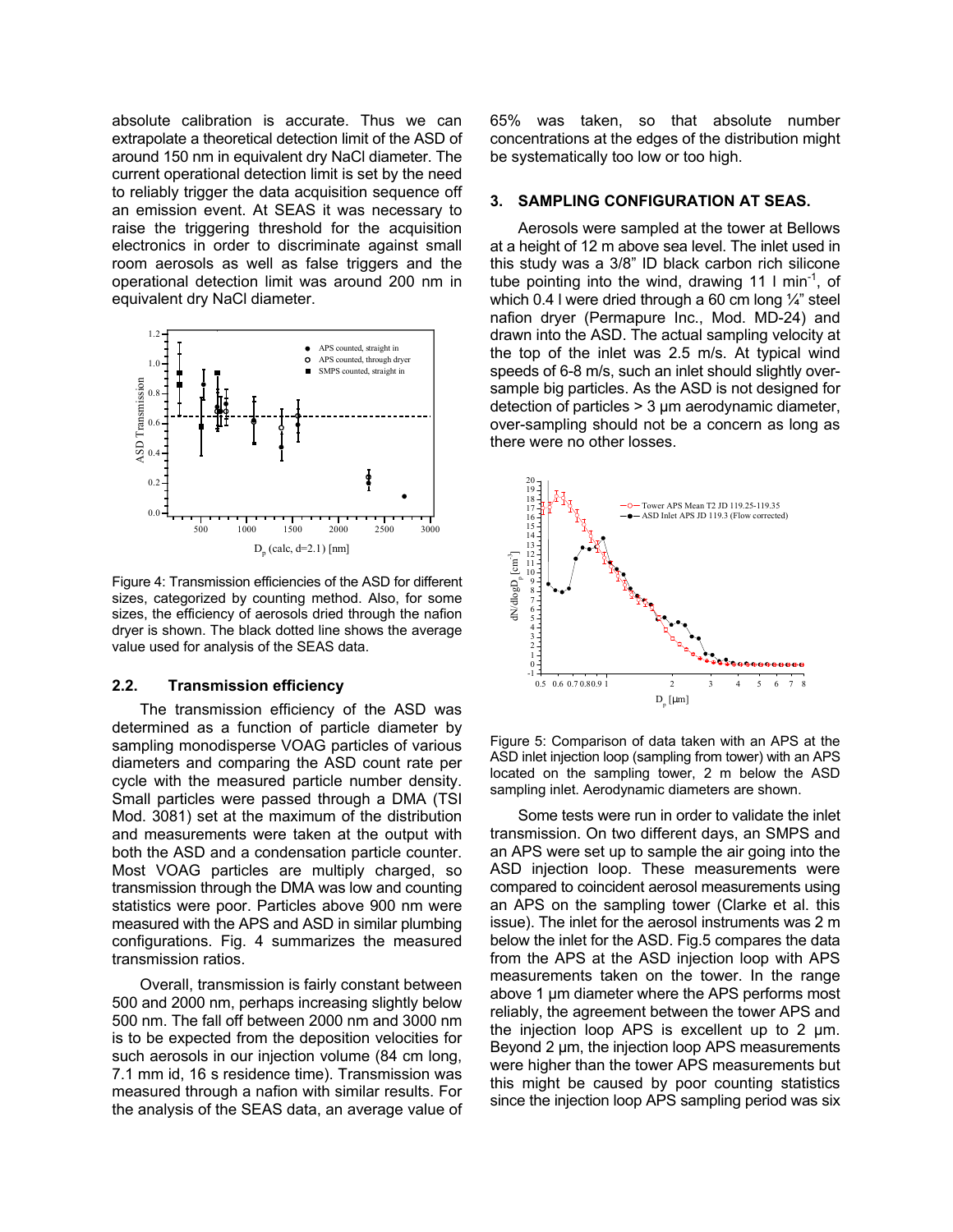times shorter than that of the tower APS.

Fig. 6 compares Scanning Mobility Particle Sizer (SMPS, TSI Mod. 3936) measurements at the injection loop with tower measurements. The agreement is satisfactory, so over-sampling and diffusional losses were probably not an issue in this region. We conclude our inlet provided a representative sample of outside air for particles between 100 nm and 2 µm diameter.



Figure 6: As Figure 5, but comparing data taken with our SMPS through our inlet with UH's data. Also shown is the average of UH's data during our first 24 h measurement period.

## **4. RESULTS**

## **4.1. Timeframe**

The ASD operated continuously for two 24 h periods, one starting at 11:00 am local time on 4/26/00 and the other at 11:00 am local time on 4/28/00 (JD 117.875-118.875 and JD 119.875-JD 120.875, respectively). Samples were taken on a two minute cycle time which consisted of one minute for sampling and one minute for analysis. Each sample gave 50-100 sodium signals. To improve counting statistics, ten injection cycles were combined, giving an effective time resolution of 20 min.

During JD 118 a front came over Bellows Beach (Clarke et al (this issue)), and from the second part of that day the origin of the airmass changed, although local conditions such as wind and humidity remained unchanged. Accordingly we measured both undisturbed marine as well as post-frontal aerosol.

#### **4.2. Analysis**

Instrumental problems precluded analysis of three hours of data from the first day of measurements. All other data sets were analyzed using the corrected calibrations taken on JD 119 and JD 121. As stated, the gain ratios calculated from the photomultiplier correlations in each data set were stable within 10% over the course of the two days, as shown in Fig. 1. There was a small long term drift on the order of 5% in the sodium mass calibration, probably due to small instabilities in flame flow or warming of the photodetectors and the calculated equivalent NaCl diameters were corrected for this.



Figure 7: Typical sodium size distribution for the second day of measurements (JD 120) showing the effect of the 20% mass calibration uncertainty on size.

Each emission signal was inspected prior to integration, in order to discriminate against coincidental or spurious aerosols from around the burner. As noted above ~1% of the sample could be identified as contaminate particles based on the shape of the emission traces and the correlation between the PMT signals. Very small emission signals with doubtful traces were discarded, which might have resulted in our undercounting at or near the detection limit.



Figure 8: Number of sodium containing aerosols measured per 20 min sampling cycle over the 48 h measurement period at SEAS, broken down by equivalent size. Between JD 117.9 and JD 118.07 there is no reliable calibration.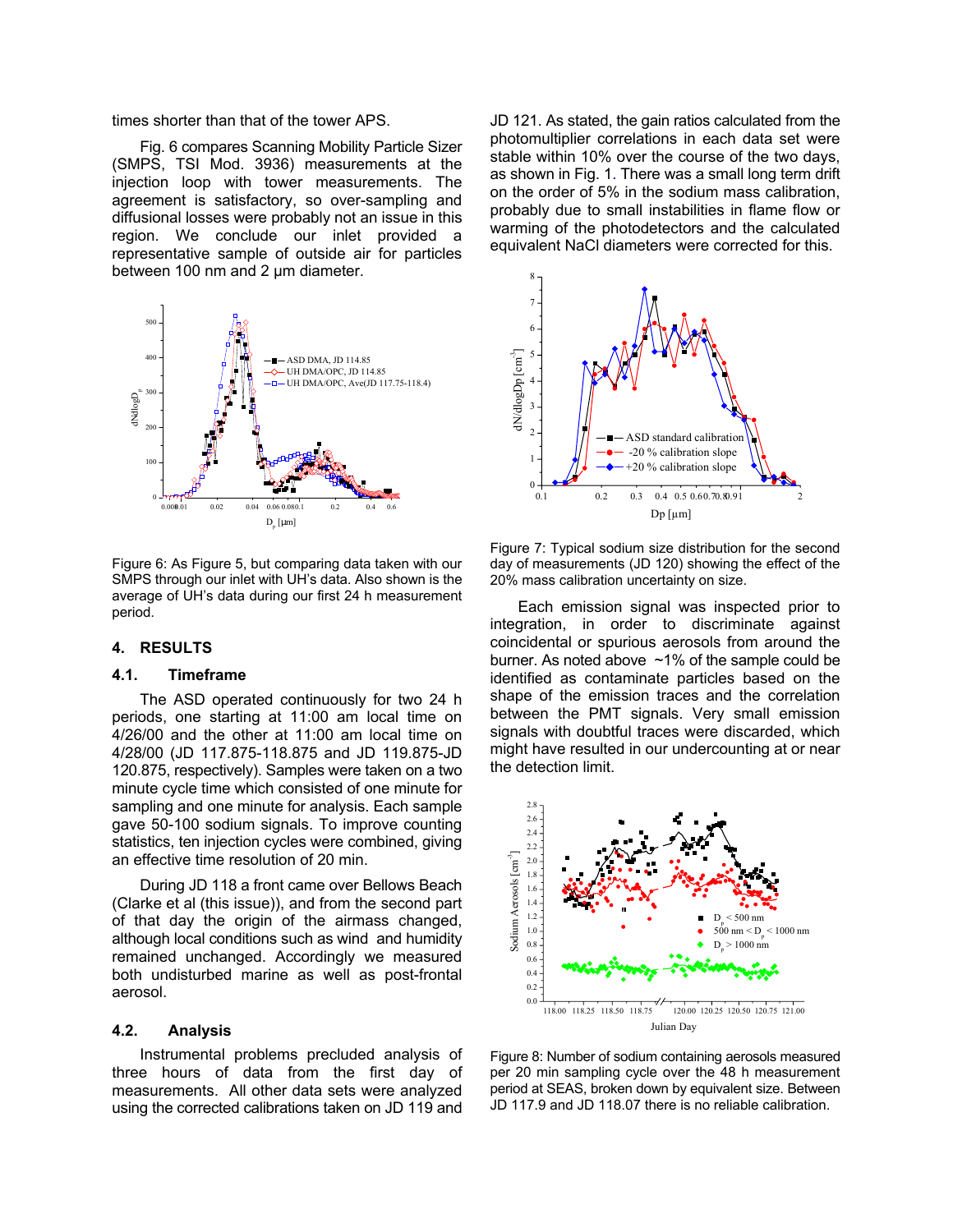The equivalent NaCl aerosol diameters, calculated using a density of 2.1, were converted into a 25 "channel" aerosol number distribution with a step width, dlog $D_p = 0.05$ . This number of bins seemed to be the best compromise between resolution and optimizing counting statistics. Fig. 7 shows such a calculated distribution for a typical sodium mass data set. It also shows the impact of uncertainties in the sodium mass calibration for a worst case scenario. The statistical calibration error is around ±6%, the 20% mass calibration uncertainty shown in the figure reflects the variation of calibration results over a year of measurements including two complete realignments. It translates on average to a 10 to 20% error for  $dN/dlogD_p$ , except at the edges of the distribution as discussed below.

Overall, most distributions were fairly similar to the one shown, with statistical errors on the order of

10 –20%. In order to discern trends, we examined the temporal variabilty of a three bin distribution (<500 nm, 500 to 1000 nm, >1000 nm) for all 123 available data sets, as shown in Fig. 8. The concentrations of aerosols bigger than 500 nm remained nearly constant over the course of the two days. This was expected as most of those particles came from sea spray and wind speeds were fairly constant. We saw no tidal dependency in particle concentration. Aerosol particle concentrations dropped twice in response to rain events, on JD 118.6 and JD 118.82, in all sizes ranges. Total particle concentrations below 500 nm increased starting around JD 118.3 and remained at higher levels until the last third of the second day of measurements. This most likely reflects the reported post-frontal change in air mass during JD 118.



**JD 118.07 - JD 118.25**

Figure 9:Averages for dN/dlogD<sub>p</sub>, dA/dlogD<sub>p</sub> and dV/dlogD<sub>p</sub> for sodium containing particles during the four time periods shown in Figure 8. Particle diameters are equivalent dry sodium diameters.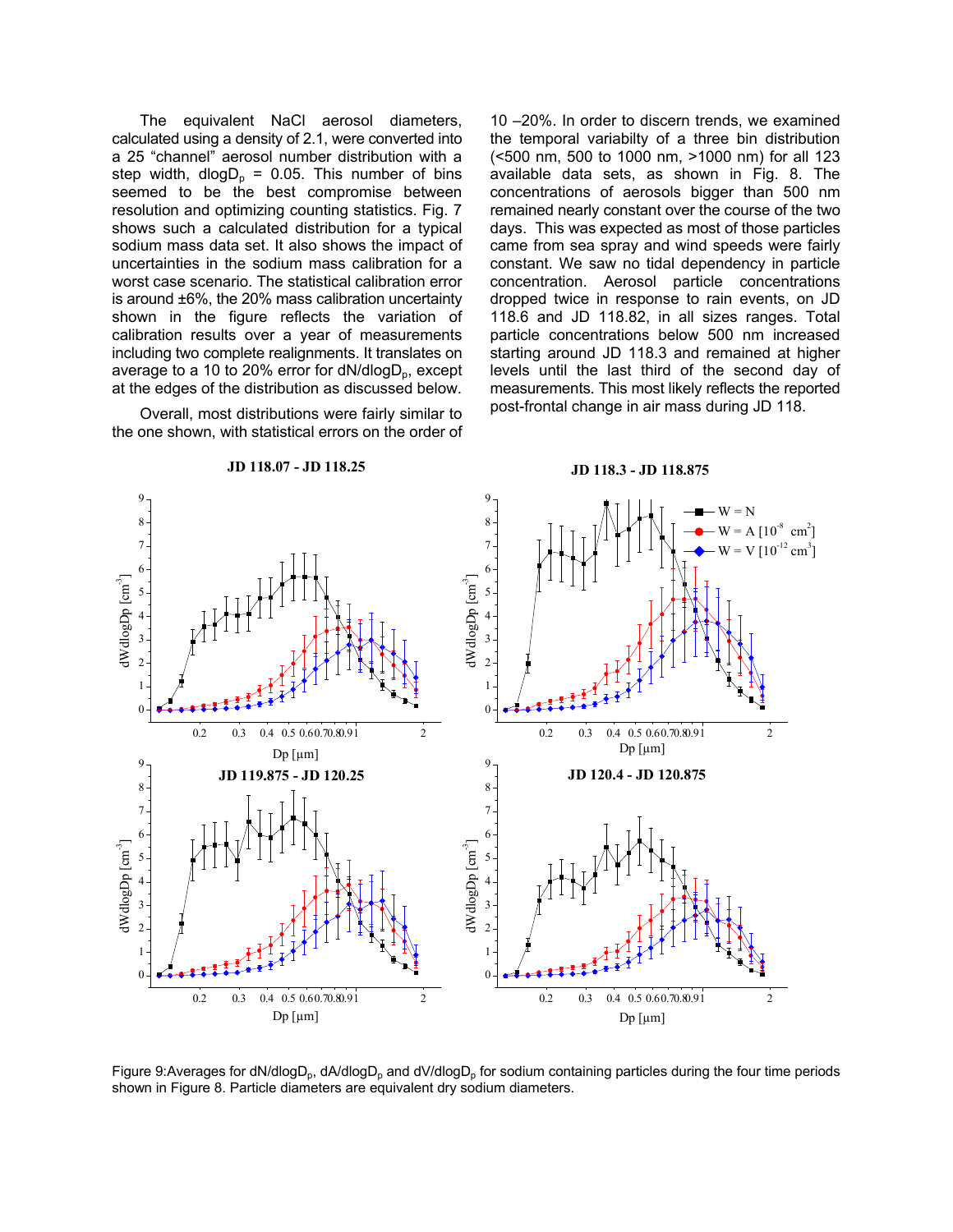Based on the preliminary trends in the sub 500 nm range, the data was subdivided into four time periods: JD 118.07 –118.25 (pre-front), JD 118.3- 118.75 (new airmass, rain events were stripped), JD 119.875-120.25 (same aerosol count, one day later) and JD 120.4-120.875 (smaller aerosol load). For each time period, all sodium masses were aggregated into one data set and one size distribution generated as described. Errors resulted from the statistical counting error and the calibration error (±15%). Area and volume distributions were also calculated from the number distribution using average diameters. Fig. 9 shows the resulting distributions.

# **5. DISCUSSION**

The distributions from Fig. 9 all show a steep decline below 210 nm which is due to aerosol undercounting around the triggering threshold and a conservative discrimination against small potentially spurious emission signals during raw data analysis. Above 1.1 µm, on the other hand, both the volume and area distributions seem to fall off short of the expected mode maximum for seasalt around 3 µm (Clarke et al, this issue). This is somewhat lower than the 2.0-2.5 µm cut-off that the transmission measurements with VOAG aerosols suggest, but, as size was not monitored separately, this might well be due to issues such as the lower density of seasalt vs. pure NaCl dried aerosols, longer drying times or the presence of other salts. This would lead in all cases to a bigger particle diameter at the same equivalent NaCl diameter and hence, lower transmission.

Because the ASD operated in an unsized mode, i.e. without a DMA for size segregation, the distributions shown in Fig 9 are plotted as equivalent dry sodium diameters. Hence the sodium signal could, in principle, arise from an internally mixed aerosol of larger diameter with a fractional sea salt composition. However, as we discuss below, Fig. 10 shows that the ASD distributions are in good agreement with the refractory i.e. sea salt distributions obtained by the OPC in clean air, particularly above 700 nm. This correlation of OPC refractory particle counts, with the ASD distributions suggests that the amount of internally chemically mixed aerosols was low and that the ASD distributions shown in Fig. 9 represent particles that consist largely of seasalt. The number distributions change with time increasing during the second half of the first measurement period corresponding to an increase in wind speed. We find the number distributions peaking at 500 nm. In all four cases we measure sub-micrometer sea salt down to our current detection limit of 200 nm.

## **6. COMPARISON WITH OPC DATA**

The SEAS experiments offered the opportunity to compare the ASD measurements with heated OPC measurements. In the OPC system ambient particle counts are compared with those obtained after heating the particles to 300 ºC. It is assumed that all volatile components such as water and sulfate are removed and a size distribution of the non-volatile components such as sea salt and dust can be obtained. Since the ASD operated in a non size-resolved mode, comparison with size-resolved distributions is essential for the interpretation of our data.

The OPC data were averaged over the same time periods used to analyze the ASD data. No measurements are available for most of JD 119, so no comparison could be drawn for this time period. Fig. 10 compares the averages of the unheated (50 ºC) and heated (300 **º**C) OPC distributions with our data for the first time periods.

There is fair agreement between the heated OPC distribution and the ASD data between 500 and 2000 nm. The fine structure at 750 nm in the OPC distribution is not real aerosol structure but is caused by Mie oscillations. The ASD appears to under-count particles with diameters >1100 nm but counting statistics are poor. However, both data sets agree within error limits; an agreement that, considering the assumptions involved in the calculation of the ASD distributions, is quite remarkable. As noted above, most particles in this range seem to be 100% sea salt.

Between 250 and 500 nm, the agreement is again reasonable for this period when we sampled clean air. It suggests that the heated OPC measurements reliably reflect the sea salt distribution in the absence of significant concentrations of mineral dust aerosols. It further indicates that sulfate aerosol particles are the dominant constituent of the total aerosol distribution in this diameter range. Fig. 11 shows the comparison for two periods after the passage of the front. During this period the ASD counts are lower than the refractory OPC counts. The agreement is particularly poor below 500 nm, when the OPC counted up to 5 times more aerosols at 250 nm. Interpretation of this data is clearly complicated by the fact that the ASD operated in an unresolved sizing mode.

However, we believe these differences are real and that the two instruments were measuring aerosol particles of different chemical composition. The most obvious explanation is that after the frontal passage the air mass contained a substantial fraction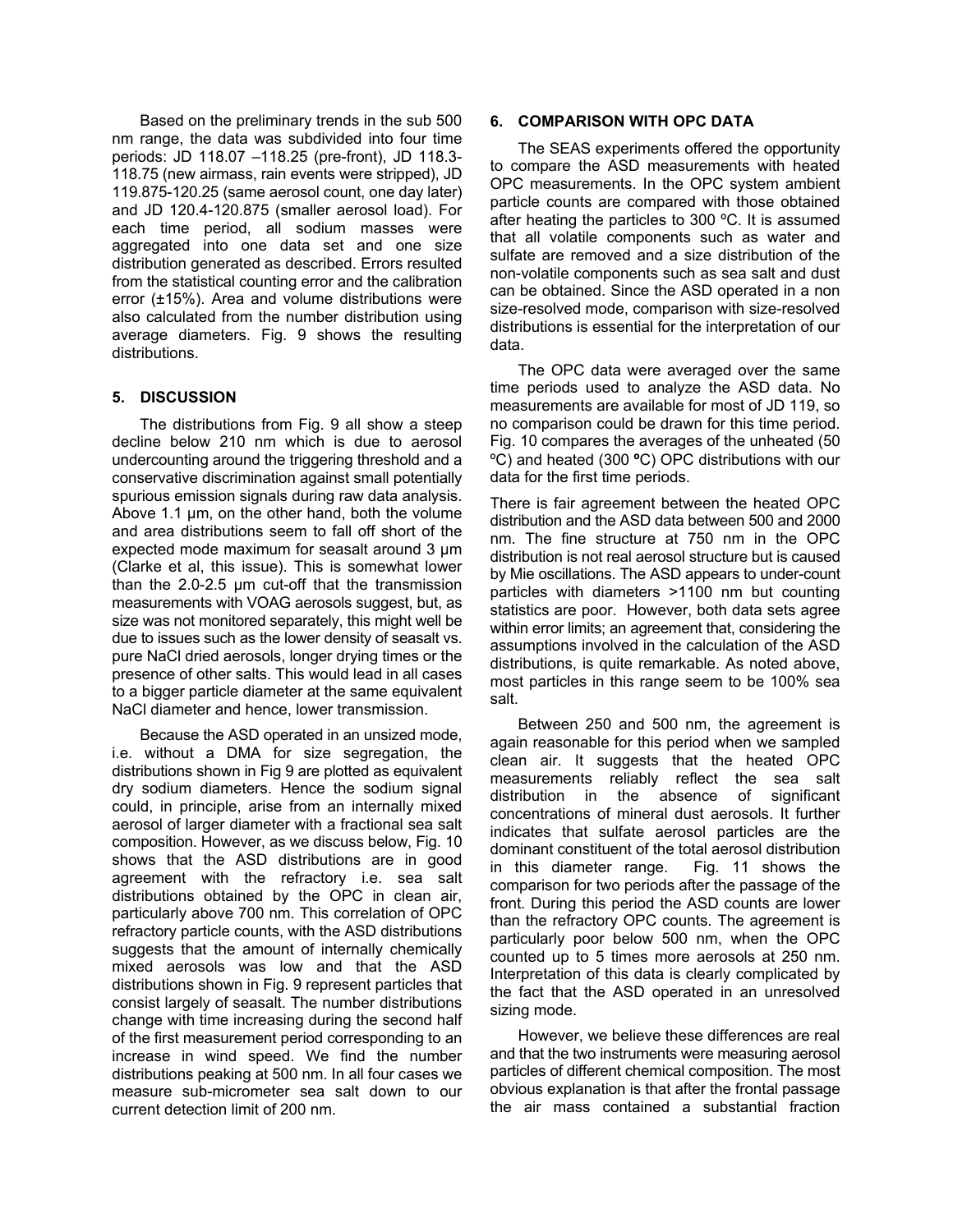

Figure 10: Comparison of the average ASD size distributions (i.e. equivalent geometric diameter of dry sea salt) with the average of the OPC distributions for the unpolluted time period (JD 118.07-118.25), taken 2 m below the ASD inlet, after heating the aerosols to 50 respectively 300 C (cf. Clarke et al, this issue).



Figure 11: As Figure 10, for the second day of measurements.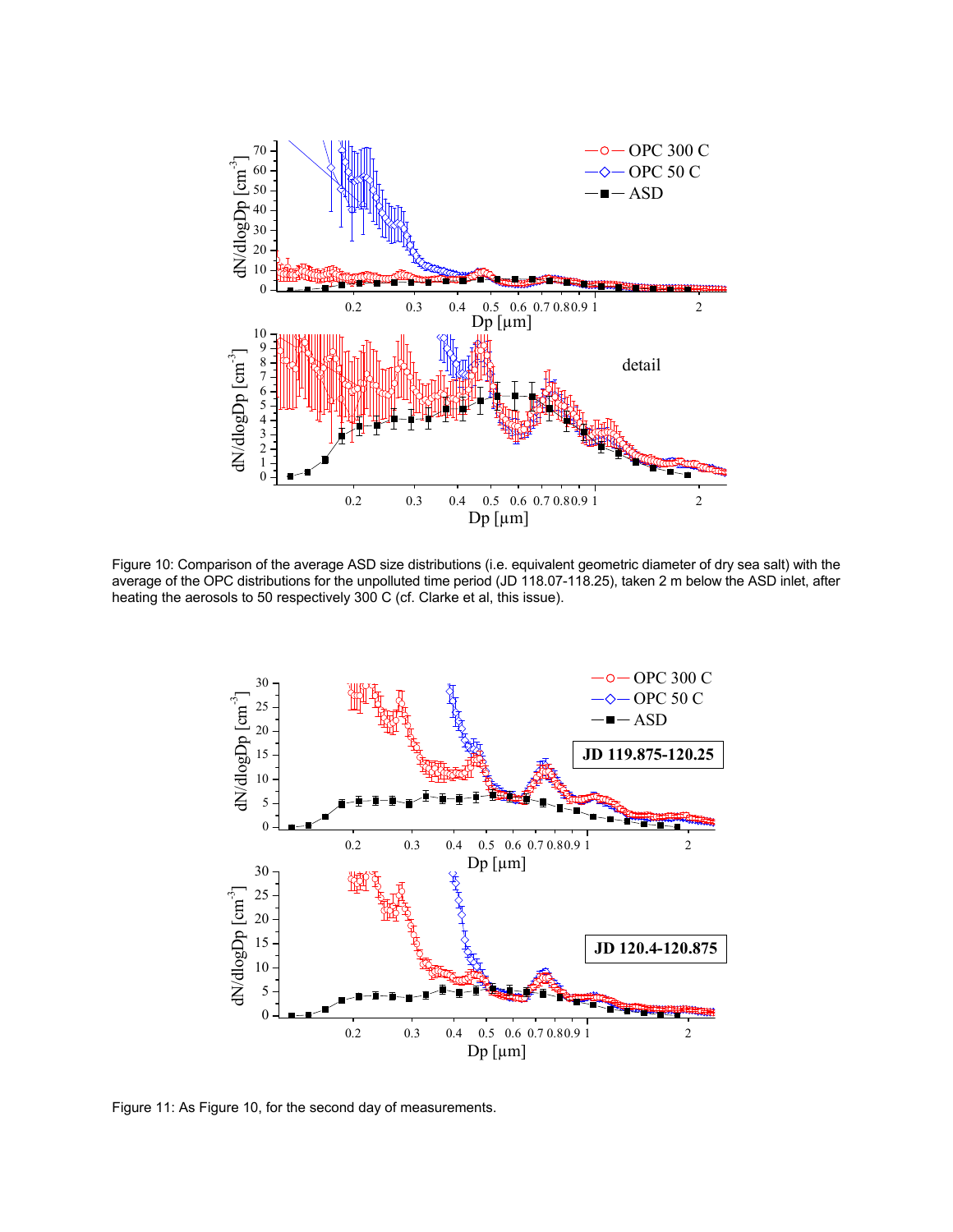of refractory small particles that were not composed primarily of sea salt.

There is some evidence for this in light absorption measurements (Masonis et al., this issue) and in refractory CN number for this period (A. Clarke personal communication). Without measurements of the chemical composition of these aerosols it is not possible to definitively determine the source of this discrepancy.

# **7. CONCLUSION**

The measurements reported here represent the first field deployment of the ASD and demonstrated that it is capable of providing an extensive data set of sea salt distributions which are quantitative and have high temporal resolution. The opportunity to deploy the instrument as part of a field campaign focusing exclusively on aerosol particle measurements was invaluable, particularly the opportunity to compare with a heated OPC instrument. We obtained reasonable agreement between the instruments when sampling in clean air,

# **8. REFERENCES**

- Berglund, R. N. and B. Y. H. Liu (1973). "Generation of Monodisperse Aerosols." Enviromental Science and Technology **7**(2): 147-153.
- Charlson, R. J., J. E. Lovelock, M. O. Andreae and S. G. Warren (1987). "Oceanic phytoplankton, atmospheric sulfur, cloud albedo and climate." Nature **326**(6114): 655-661.
- Charlson, R. J., S. E. Schwartz, J. M. Hales, R. D. Cess, J. A. Coakley, J. E. Hanson and D. J. Hoffman, (1992) "Climate forcing by anthropogenic aerosols" Science, 255 (5043): 423-430.
- Clark, C. D., P. Campuzano-Jost, D. S. Covert, R. C. Richter, H. Maring, A. J. Hynes and E. S. Saltzman (2001). "Real-time measurement of sodium in single aerosol particles by flame emission: laboratory characterization." J. Aerosol. Sci. **32**(6): 765-778.
- Clarke, A.D. (1991) "A Thermo-optic technique for insitu analysis of size-resolved aerosol physicochemistry", Atmos. Env., 25A, 3/4, 635- 644, 1991
- Clarke, A.D. and J.N. Porter,(1993) "Pacific marine aerosol Part II: Equatorial gradients, ammonium and chlorophyll during SAGA3", J. Geophys. Res., 98, 16,997-17,010.

validating the ASD and demonstrating that aerosol volatility measurements can provide reliable sea salt distributions. The combination of these measurements indicates that seasalt was the dominant constituent of aerosol particles with diameters larger than 500 nm and that sulfate was the dominant constituent at smaller diameters.

There were significant differences in measurements by the two instruments after the passage of a front that brought a polluted air mass into the site, suggesting that the instruments were measuring different things. One possible explanation is the presence of refractory aerosol particles of anthropogenic origin, however size resolved measurements from the ASD would do much to illuminate the origin of this discrepancy.

# **Acknowledgements**

This work was funded by the Office of Naval Research (Grant No. N0001499-1-0031)

- Guazzotti, S. A., K. R. Coffee and K. A. Prather (2001). "Continuous measurements of sizeresolved particle chemistry during INDOEX-Intensive Field Phase 99." J. Geophys. Res.- Atmos. **106**(D22): 28607-28627.
- Hobbs, P. V. (1971). "Simultaneous airborne measurements of cloud condensation nuclei and sodium containing particles over the ocean." Quarterly Journal of the Royal Meterological Society **97**: 263-271.
- Meszaros, A. and K. Vissy (1974). "Concentration, Size Distribution and Chemical Nature of Atmospheric Aerosol Particles in Remote Oceanic Areas." Aerosol Science **5**: 101-109.
- Murphy, D..M., J. R. Anderson, P. K.Quinn, L. M.. McInnes, F. J. Brechtel, S. M. Kreidenweis, A. M. Middlebrook, M. Posfai, D. S. Thomson, and P. R. Bruseck, (1998). Influence of sea-salt on aerosol radiative properties in the Southern Ocean marine boundary layer. Nature, **392**: 62- 65.
- O'Dowd, C. D., J. A. Lowe and M. H. Smith (1999). "Coupling sea-salt and sulphate interactions and its impact on cloud droplet concentration predictions." Geophys. Res. Lett. **26**(9): 1311- 1314.
- O'Dowd, C. D., M. H. Smith, I. E. Consterdine and J. A. Lowe (1997). "Marine aerosol, sea-salt, and the marine sulphur cycle: A short review."